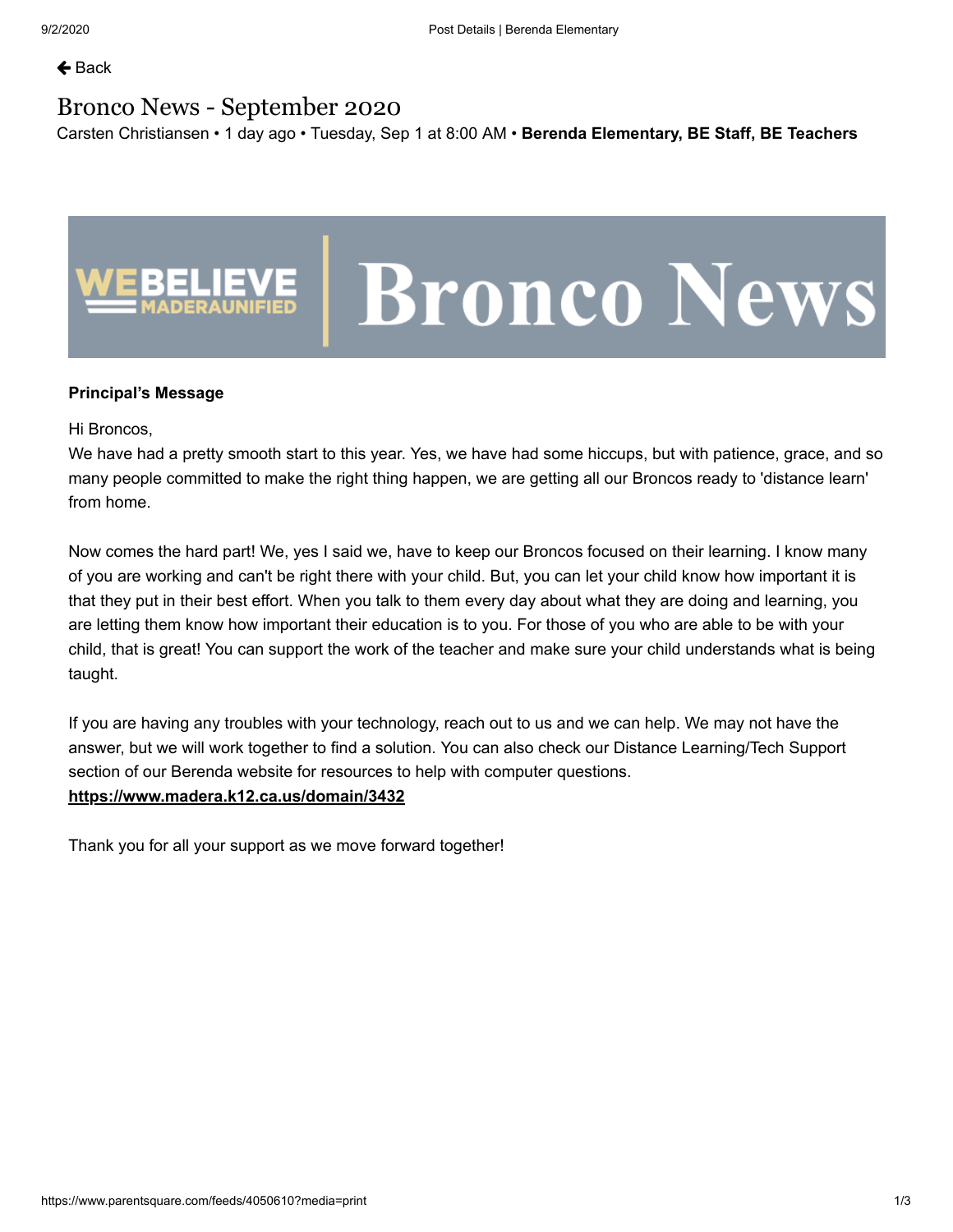Mr. Christiansen and the rest of our Berenda Bronco Family.



# **School News**